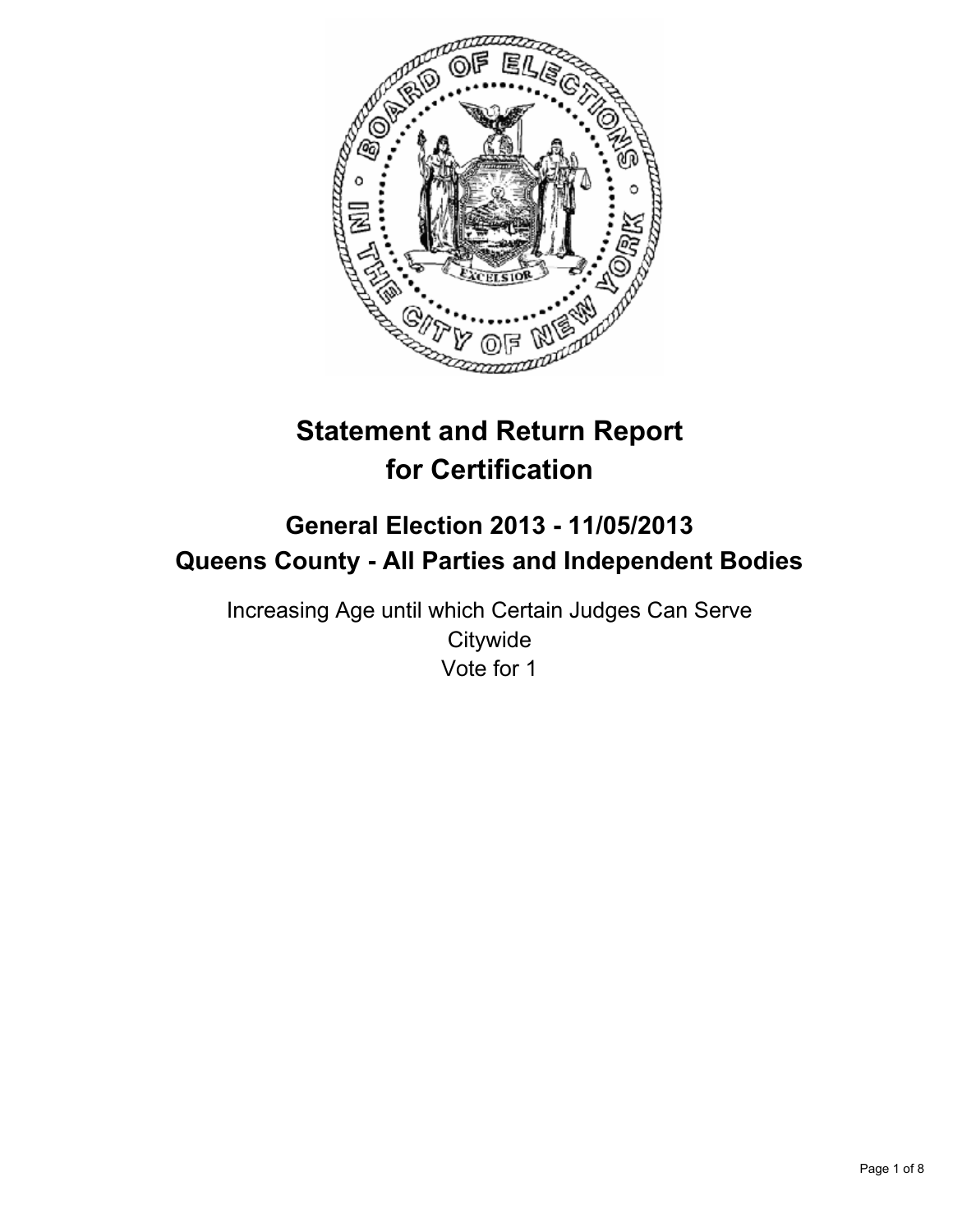

| PUBLIC COUNTER                                           | 18,034 |
|----------------------------------------------------------|--------|
| <b>EMERGENCY</b>                                         | 68     |
| ABSENTEE/MILITARY                                        | 815    |
| <b>FEDERAL</b>                                           | 0      |
| SPECIAL PRESIDENTIAL                                     | 0      |
| AFFIDAVIT                                                | 259    |
| <b>Total Ballots</b>                                     | 19,176 |
| Less - Inapplicable Federal/Special Presidential Ballots | 0      |
| <b>Total Applicable Ballots</b>                          | 19,176 |
| <b>YES</b>                                               | 4,972  |
| <b>NO</b>                                                | 6,945  |
| <b>Total Votes</b>                                       | 11,917 |
| Unrecorded                                               | 7.259  |

# **Assembly District 24**

| <b>PUBLIC COUNTER</b>                                    | 13,459 |
|----------------------------------------------------------|--------|
| <b>EMERGENCY</b>                                         | 0      |
| ABSENTEE/MILITARY                                        | 475    |
| <b>FEDERAL</b>                                           | 0      |
| <b>SPECIAL PRESIDENTIAL</b>                              | 0      |
| AFFIDAVIT                                                | 101    |
| <b>Total Ballots</b>                                     | 14,035 |
| Less - Inapplicable Federal/Special Presidential Ballots | 0      |
| <b>Total Applicable Ballots</b>                          | 14,035 |
| <b>YES</b>                                               | 3,766  |
| <b>NO</b>                                                | 4,944  |
| <b>Total Votes</b>                                       | 8,710  |
| Unrecorded                                               | 5,325  |

| PUBLIC COUNTER                                           | 13,472 |
|----------------------------------------------------------|--------|
| <b>EMERGENCY</b>                                         | 0      |
| ABSENTEE/MILITARY                                        | 397    |
| <b>FEDERAL</b>                                           | 0      |
| SPECIAL PRESIDENTIAL                                     | 0      |
| AFFIDAVIT                                                | 89     |
| <b>Total Ballots</b>                                     | 13,958 |
| Less - Inapplicable Federal/Special Presidential Ballots | 0      |
| <b>Total Applicable Ballots</b>                          | 13,958 |
| <b>YES</b>                                               | 3,680  |
| <b>NO</b>                                                | 5,402  |
| <b>Total Votes</b>                                       | 9,082  |
| Unrecorded                                               | 4,876  |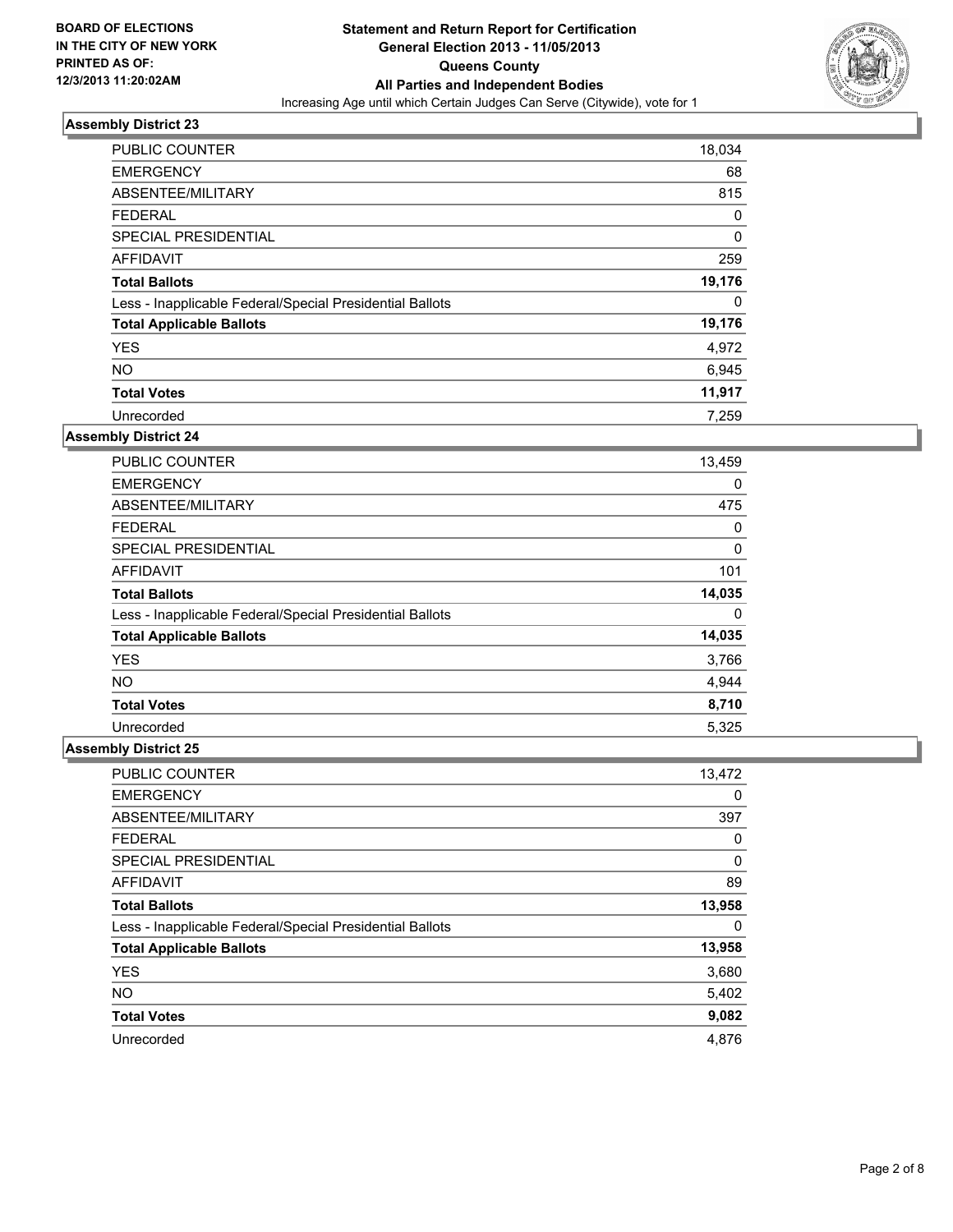

| <b>PUBLIC COUNTER</b>                                    | 21,097 |
|----------------------------------------------------------|--------|
| <b>EMERGENCY</b>                                         |        |
| ABSENTEE/MILITARY                                        | 878    |
| FEDERAL                                                  | 0      |
| <b>SPECIAL PRESIDENTIAL</b>                              | 0      |
| <b>AFFIDAVIT</b>                                         | 115    |
| <b>Total Ballots</b>                                     | 22,091 |
| Less - Inapplicable Federal/Special Presidential Ballots | 0      |
| <b>Total Applicable Ballots</b>                          | 22,091 |
| <b>YES</b>                                               | 6,447  |
| <b>NO</b>                                                | 9,586  |
| <b>Total Votes</b>                                       | 16,033 |
| Unrecorded                                               | 6,058  |

# **Assembly District 27**

| <b>PUBLIC COUNTER</b>                                    | 14,376 |
|----------------------------------------------------------|--------|
| <b>EMERGENCY</b>                                         | 0      |
| ABSENTEE/MILITARY                                        | 601    |
| <b>FEDERAL</b>                                           | 0      |
| <b>SPECIAL PRESIDENTIAL</b>                              | 0      |
| AFFIDAVIT                                                | 113    |
| <b>Total Ballots</b>                                     | 15,090 |
| Less - Inapplicable Federal/Special Presidential Ballots | 0      |
| <b>Total Applicable Ballots</b>                          | 15,090 |
| <b>YES</b>                                               | 4,373  |
| <b>NO</b>                                                | 5,581  |
| <b>Total Votes</b>                                       | 9,954  |
| Unrecorded                                               | 5,136  |

| PUBLIC COUNTER                                           | 17,878 |
|----------------------------------------------------------|--------|
| <b>EMERGENCY</b>                                         | 0      |
| ABSENTEE/MILITARY                                        | 728    |
| <b>FEDERAL</b>                                           | 0      |
| SPECIAL PRESIDENTIAL                                     | 0      |
| AFFIDAVIT                                                | 98     |
| <b>Total Ballots</b>                                     | 18,704 |
| Less - Inapplicable Federal/Special Presidential Ballots | 0      |
| <b>Total Applicable Ballots</b>                          | 18,704 |
| <b>YES</b>                                               | 5,764  |
| <b>NO</b>                                                | 7,612  |
| <b>Total Votes</b>                                       | 13,376 |
| Unrecorded                                               | 5,328  |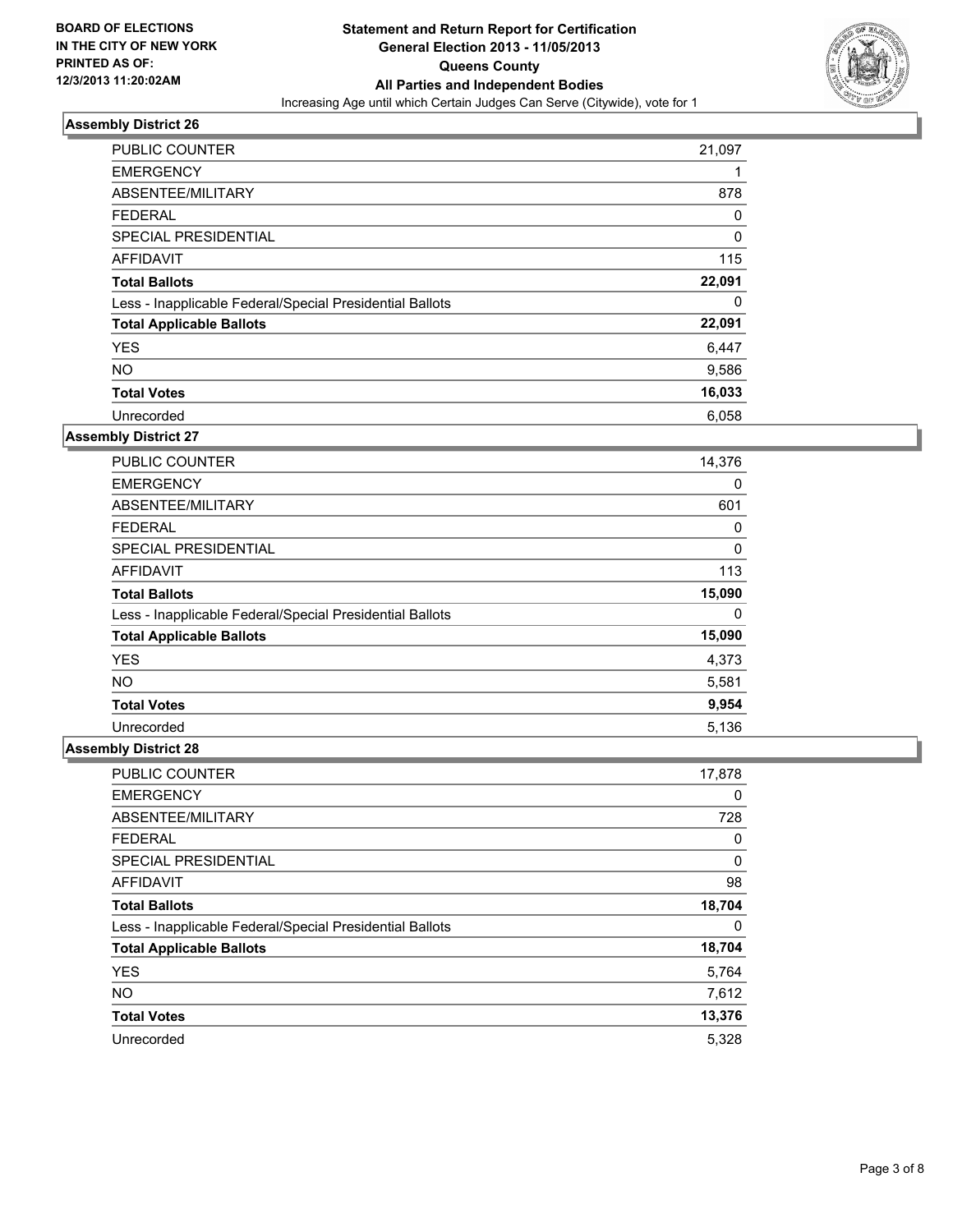

| PUBLIC COUNTER                                           | 17,580 |
|----------------------------------------------------------|--------|
| <b>EMERGENCY</b>                                         |        |
| ABSENTEE/MILITARY                                        | 497    |
| <b>FEDERAL</b>                                           | 0      |
| SPECIAL PRESIDENTIAL                                     | 0      |
| AFFIDAVIT                                                | 167    |
| <b>Total Ballots</b>                                     | 18,245 |
| Less - Inapplicable Federal/Special Presidential Ballots | 0      |
| <b>Total Applicable Ballots</b>                          | 18,245 |
| <b>YES</b>                                               | 4,501  |
| <b>NO</b>                                                | 5,587  |
| <b>Total Votes</b>                                       | 10,088 |
| Unrecorded                                               | 8,157  |

# **Assembly District 30**

| PUBLIC COUNTER                                           | 14,367 |
|----------------------------------------------------------|--------|
| <b>EMERGENCY</b>                                         | 14     |
| ABSENTEE/MILITARY                                        | 466    |
| <b>FEDERAL</b>                                           | 0      |
| <b>SPECIAL PRESIDENTIAL</b>                              | 0      |
| AFFIDAVIT                                                | 120    |
| <b>Total Ballots</b>                                     | 14,967 |
| Less - Inapplicable Federal/Special Presidential Ballots | 0      |
| <b>Total Applicable Ballots</b>                          | 14,967 |
| <b>YES</b>                                               | 3,758  |
| <b>NO</b>                                                | 6,105  |
| <b>Total Votes</b>                                       | 9,863  |
| Unrecorded                                               | 5.104  |

| PUBLIC COUNTER                                           | 12,019 |
|----------------------------------------------------------|--------|
| <b>EMERGENCY</b>                                         | 0      |
| ABSENTEE/MILITARY                                        | 307    |
| <b>FEDERAL</b>                                           | 0      |
| SPECIAL PRESIDENTIAL                                     | 0      |
| AFFIDAVIT                                                | 124    |
| <b>Total Ballots</b>                                     | 12,450 |
| Less - Inapplicable Federal/Special Presidential Ballots | 0      |
| <b>Total Applicable Ballots</b>                          | 12,450 |
| <b>YES</b>                                               | 3,126  |
| <b>NO</b>                                                | 3,693  |
| <b>Total Votes</b>                                       | 6,819  |
| Unrecorded                                               | 5,631  |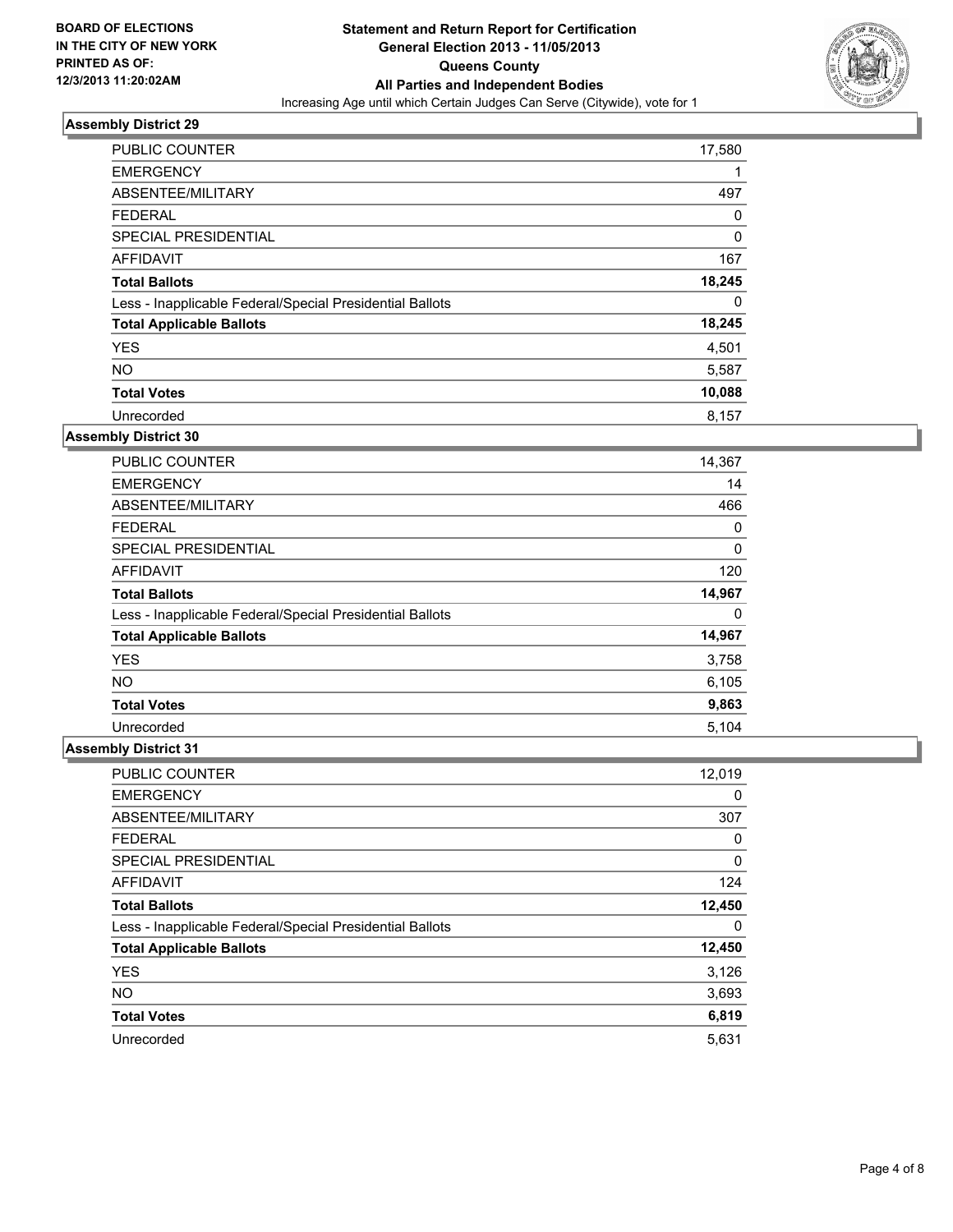

| <b>PUBLIC COUNTER</b>                                    | 16,455 |
|----------------------------------------------------------|--------|
| <b>EMERGENCY</b>                                         | 6      |
| ABSENTEE/MILITARY                                        | 334    |
| <b>FEDERAL</b>                                           | 0      |
| SPECIAL PRESIDENTIAL                                     | 0      |
| AFFIDAVIT                                                | 182    |
| <b>Total Ballots</b>                                     | 16,977 |
| Less - Inapplicable Federal/Special Presidential Ballots | 0      |
| <b>Total Applicable Ballots</b>                          | 16,977 |
| <b>YES</b>                                               | 4,015  |
| <b>NO</b>                                                | 5,056  |
| <b>Total Votes</b>                                       | 9,071  |
| Unrecorded                                               | 7.906  |

# **Assembly District 33**

| <b>PUBLIC COUNTER</b>                                    | 19,352 |
|----------------------------------------------------------|--------|
| <b>EMERGENCY</b>                                         | 0      |
| ABSENTEE/MILITARY                                        | 404    |
| <b>FEDERAL</b>                                           | 0      |
| <b>SPECIAL PRESIDENTIAL</b>                              | 0      |
| AFFIDAVIT                                                | 136    |
| <b>Total Ballots</b>                                     | 19,892 |
| Less - Inapplicable Federal/Special Presidential Ballots | 0      |
| <b>Total Applicable Ballots</b>                          | 19,892 |
| <b>YES</b>                                               | 4,893  |
| <b>NO</b>                                                | 6,724  |
| <b>Total Votes</b>                                       | 11,617 |
| Unrecorded                                               | 8.275  |

| <b>PUBLIC COUNTER</b>                                    | 10,134 |
|----------------------------------------------------------|--------|
| <b>EMERGENCY</b>                                         | 0      |
| ABSENTEE/MILITARY                                        | 237    |
| <b>FEDERAL</b>                                           | 0      |
| SPECIAL PRESIDENTIAL                                     | 0      |
| AFFIDAVIT                                                | 121    |
| <b>Total Ballots</b>                                     | 10,492 |
| Less - Inapplicable Federal/Special Presidential Ballots | 0      |
| <b>Total Applicable Ballots</b>                          | 10,492 |
| <b>YES</b>                                               | 2,676  |
| <b>NO</b>                                                | 3,287  |
| <b>Total Votes</b>                                       | 5,963  |
| Unrecorded                                               | 4,529  |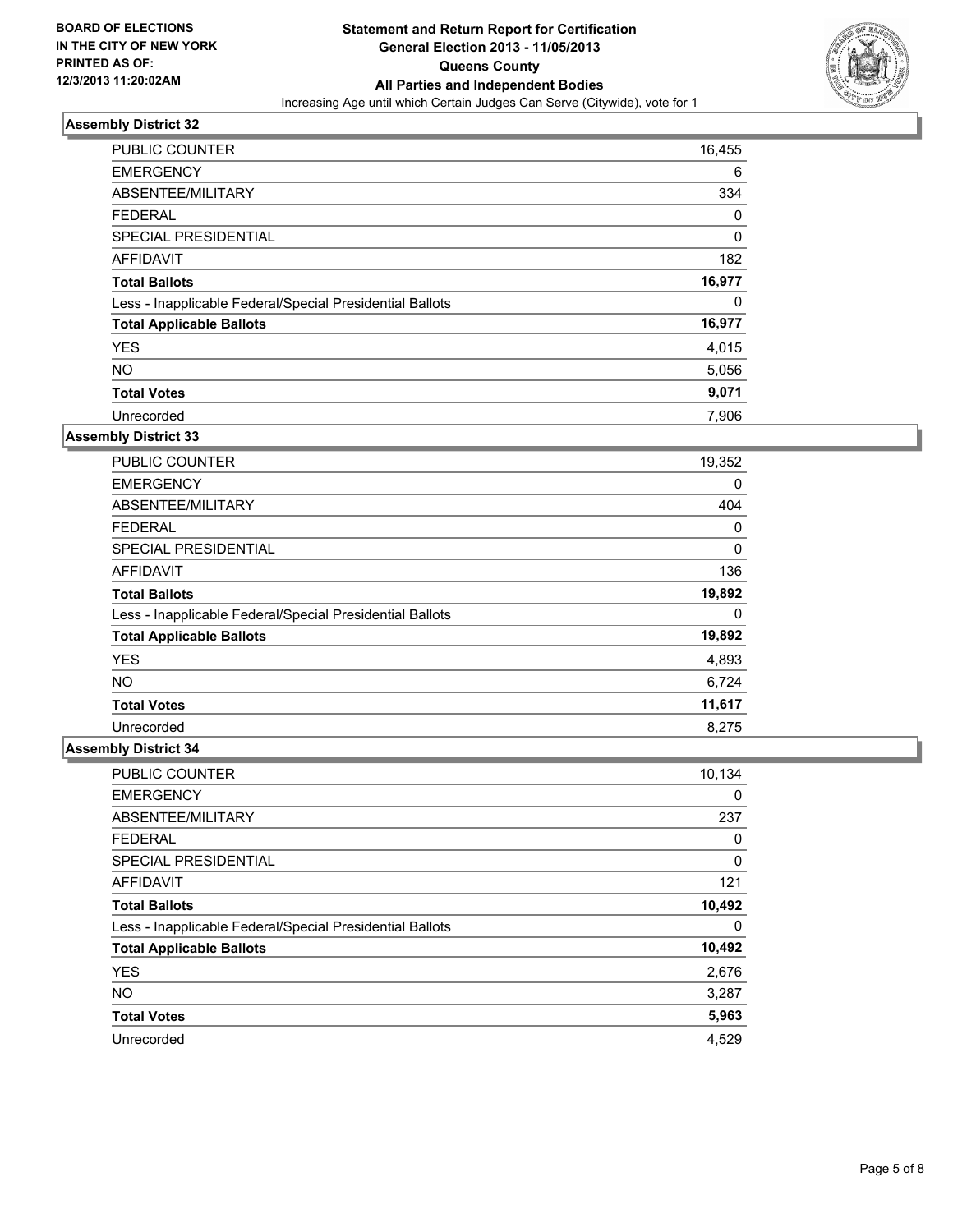

| <b>PUBLIC COUNTER</b>                                    | 9,190 |
|----------------------------------------------------------|-------|
| <b>EMERGENCY</b>                                         | 0     |
| ABSENTEE/MILITARY                                        | 375   |
| <b>FEDERAL</b>                                           | 0     |
| SPECIAL PRESIDENTIAL                                     | 0     |
| AFFIDAVIT                                                | 98    |
| <b>Total Ballots</b>                                     | 9,663 |
| Less - Inapplicable Federal/Special Presidential Ballots | 0     |
| <b>Total Applicable Ballots</b>                          | 9,663 |
| <b>YES</b>                                               | 2,402 |
| <b>NO</b>                                                | 2,763 |
| <b>Total Votes</b>                                       | 5,165 |
| Unrecorded                                               | 4.498 |

# **Assembly District 36**

| <b>PUBLIC COUNTER</b>                                    | 14,716 |
|----------------------------------------------------------|--------|
| <b>EMERGENCY</b>                                         |        |
| ABSENTEE/MILITARY                                        | 290    |
| <b>FEDERAL</b>                                           | 0      |
| <b>SPECIAL PRESIDENTIAL</b>                              | 0      |
| AFFIDAVIT                                                | 199    |
| <b>Total Ballots</b>                                     | 15,206 |
| Less - Inapplicable Federal/Special Presidential Ballots | 0      |
| <b>Total Applicable Ballots</b>                          | 15,206 |
| <b>YES</b>                                               | 4,186  |
| <b>NO</b>                                                | 5,713  |
| <b>Total Votes</b>                                       | 9,899  |
| Unrecorded                                               | 5,307  |

| <b>PUBLIC COUNTER</b>                                    | 12,663 |
|----------------------------------------------------------|--------|
| <b>EMERGENCY</b>                                         | 59     |
| ABSENTEE/MILITARY                                        | 267    |
| <b>FEDERAL</b>                                           | 0      |
| SPECIAL PRESIDENTIAL                                     | 0      |
| <b>AFFIDAVIT</b>                                         | 160    |
| <b>Total Ballots</b>                                     | 13,149 |
| Less - Inapplicable Federal/Special Presidential Ballots | 0      |
| <b>Total Applicable Ballots</b>                          | 13,149 |
| <b>YES</b>                                               | 3,785  |
| <b>NO</b>                                                | 4,613  |
| <b>Total Votes</b>                                       | 8,398  |
| Unrecorded                                               | 4,751  |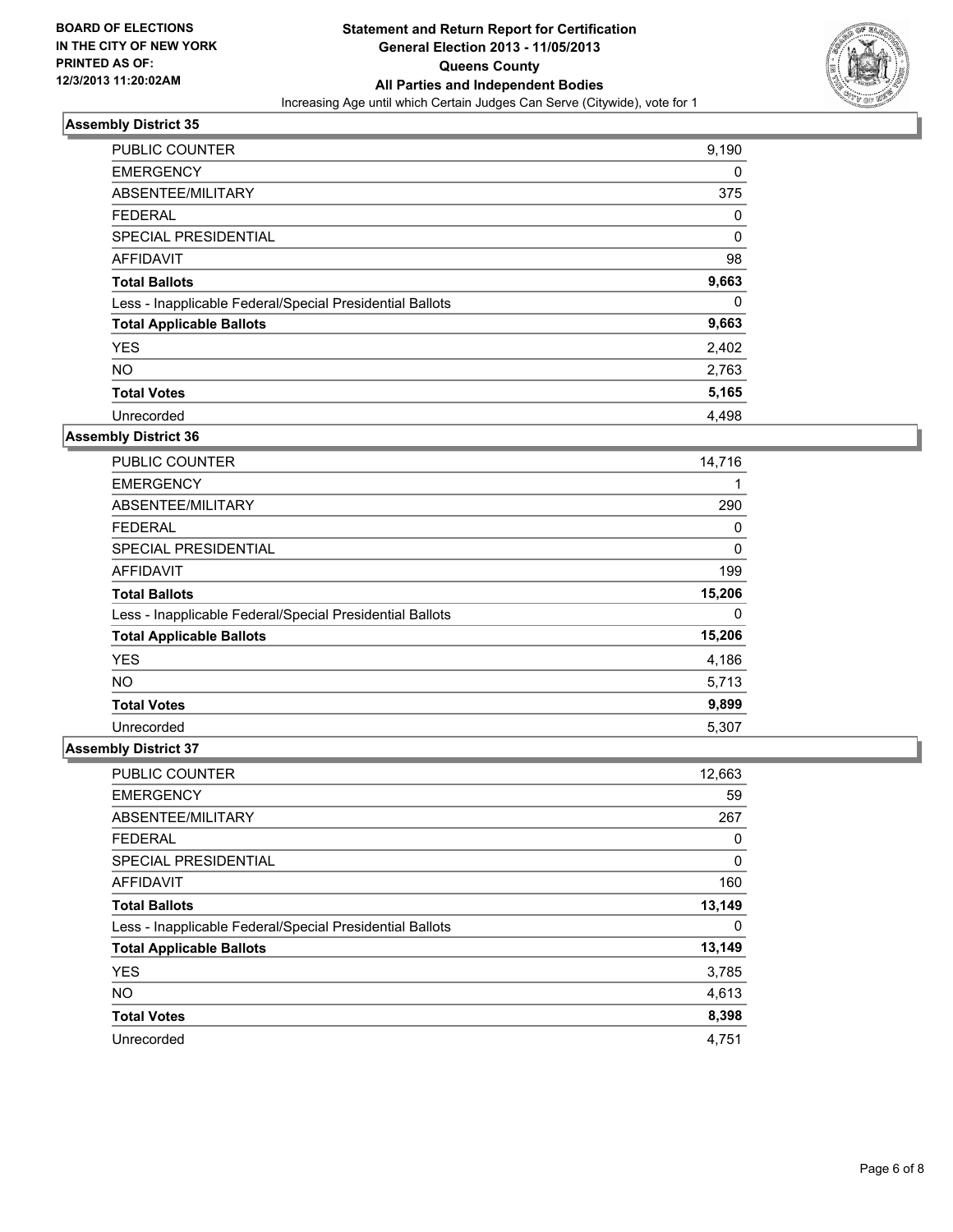

| <b>PUBLIC COUNTER</b>                                    | 9,719  |
|----------------------------------------------------------|--------|
| <b>EMERGENCY</b>                                         | 1      |
| ABSENTEE/MILITARY                                        | 196    |
| <b>FEDERAL</b>                                           | 0      |
| SPECIAL PRESIDENTIAL                                     | 0      |
| <b>AFFIDAVIT</b>                                         | 98     |
| <b>Total Ballots</b>                                     | 10,014 |
| Less - Inapplicable Federal/Special Presidential Ballots | 0      |
| <b>Total Applicable Ballots</b>                          | 10,014 |
| <b>YES</b>                                               | 2,462  |
| <b>NO</b>                                                | 3,551  |
| <b>Total Votes</b>                                       | 6,013  |
| Unrecorded                                               | 4,001  |

# **Assembly District 39**

| <b>PUBLIC COUNTER</b>                                    | 7,292 |
|----------------------------------------------------------|-------|
| <b>EMERGENCY</b>                                         | 0     |
| ABSENTEE/MILITARY                                        | 148   |
| <b>FEDERAL</b>                                           | 0     |
| SPECIAL PRESIDENTIAL                                     | 0     |
| <b>AFFIDAVIT</b>                                         | 101   |
| <b>Total Ballots</b>                                     | 7,541 |
| Less - Inapplicable Federal/Special Presidential Ballots | 0     |
| <b>Total Applicable Ballots</b>                          | 7,541 |
| <b>YES</b>                                               | 1,738 |
| <b>NO</b>                                                | 2,166 |
| <b>Total Votes</b>                                       | 3,904 |
| Unrecorded                                               | 3,637 |

| <b>PUBLIC COUNTER</b>                                    | 10,014 |
|----------------------------------------------------------|--------|
| <b>EMERGENCY</b>                                         | 0      |
| ABSENTEE/MILITARY                                        | 361    |
| <b>FEDERAL</b>                                           | 0      |
| SPECIAL PRESIDENTIAL                                     | 0      |
| AFFIDAVIT                                                | 63     |
| <b>Total Ballots</b>                                     | 10,438 |
| Less - Inapplicable Federal/Special Presidential Ballots | 0      |
| <b>Total Applicable Ballots</b>                          | 10,438 |
| <b>YES</b>                                               | 2,399  |
| <b>NO</b>                                                | 3,777  |
| <b>Total Votes</b>                                       | 6,176  |
| Unrecorded                                               | 4,262  |